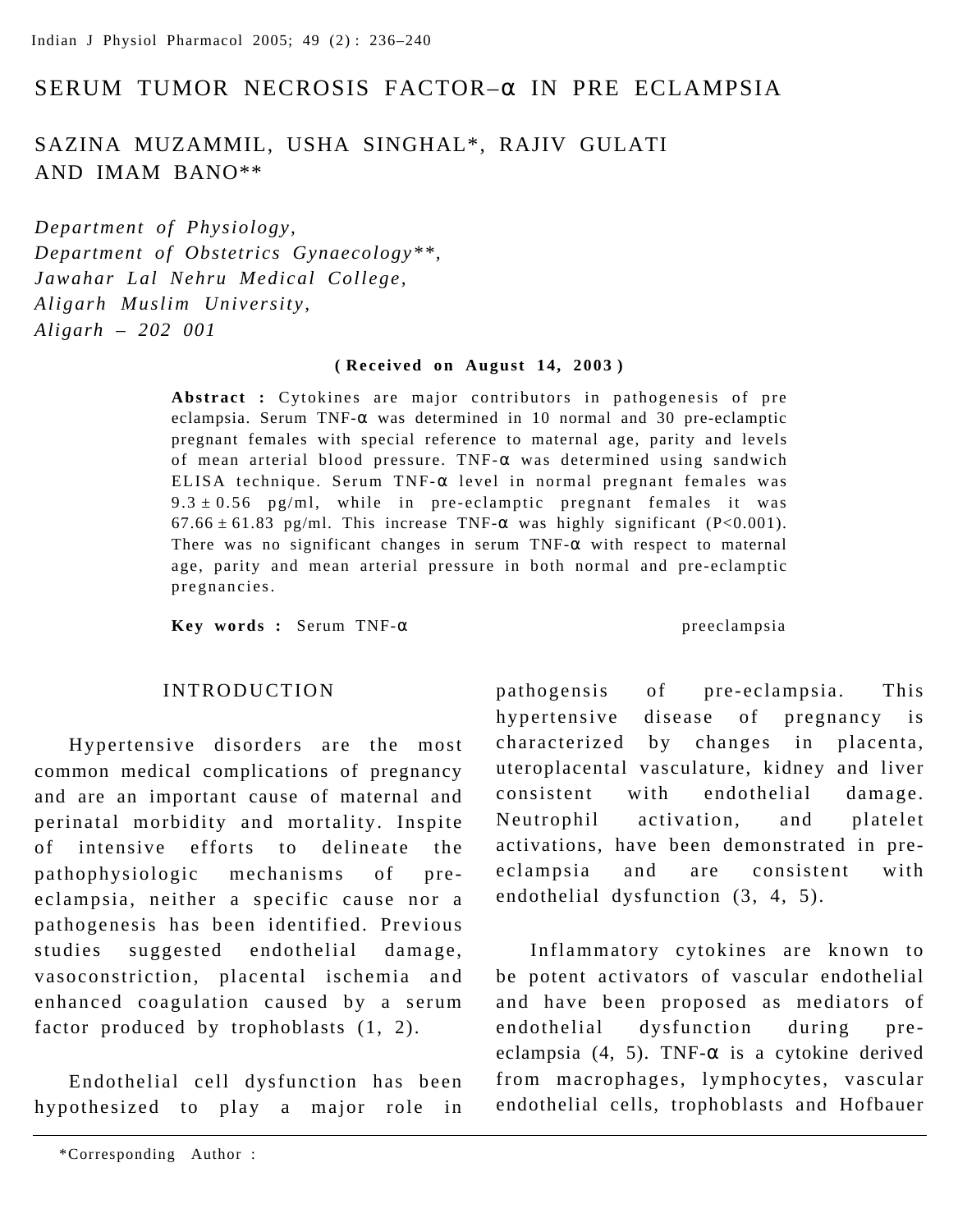cells in placenta; it induces functional alterations in endothelial cells (6).

TNF-α upregulates endothelial expression of platelet derived growth factor, endothelin-1 and plasminogen activator inhibitor-1, all of which are associated with vasoconstriction and are found to be elevated in pre-eclampsia  $(4)$ . TNF- $\alpha$  also has been shown to cause microvascular protein leakage and hypertriglyceridemia which are associated with pre-eclampsia (7, 8).

Our purpose in this investigation was to compare TNF-α level in pre eclampsia patients with that in normotensive pregnant females.

## MATERIALS AND METHODS

The present study was conducted on 30 pre-eclamptic females (mean age  $25.53 \pm 3.90$  years) in their 3rd trimester of pregnancy selected from inpatient and outpatient department of Obstetrics & Gynaecology, JN Medical College, Aligarh. Pregnant females were considered to have pre-eclampsia if their blood pressure was persistently elevated to ≥140/90 mm Hg or if they had a mean arterial pressure (Diastolic pressure  $+1/3$  pulse pressure) of more than 110 mm Hg. The elevated blood pressure had to be present on at least two occasions 6 hours apart. In addition proteinuria of more than 300 mg in 24 hrs or 100 mg/dl had to be present. Exclusion criteria were previous history of (9, 10) :–

- Cardiac hepatic or renal disorder
- Diabetes mellitus
- Primary or secondary lipid disorders
- Concomitant severe complications of pregnancy
- Maternal age less than 20 years or more than 40 years
- Pregnancy less than 28 wks or more than 41 weeks
- Onset of labour
- Multiple pregnancy
- Any medication during pregnancy

Ten women (mean age  $25.00 \pm 3.71$  yrs) in 3rd trimester of pregnancy and apparently good health were selected as controls. Informed consent was taken from all subjects included in study. All the included patients were not exposed to any drugs or treatment. Diurnal variations of TNF-α was not included in the present study. Estimation of TNF-α was done with a commercially available kit (Diclone Research, France). Bioassay method was not adopted. Blood samples were collected between 9 to 10 AM.

Venous blood samples were collected in endotoxin free tubes. Blood samples were centrifuged at 1500 rpm for 10 minutes and serum was stored in polypropylene tubes at  $-20$  degree centigrade and TNF- $\alpha$  was assayed by Enzyme Linked Immuno sorbent Assay (ELISA) technique (Mois Junior Microplate Reader Model 2104, Merck, Germany) which is based on reaction between antibodies and antigen which are linked to a solid phase. A monoclonal antibody specific for TNF- $\alpha$  had been coated on to the wells of plate by microtitre strips provided by Diclone Research, France. Samples including standards of known TNFα concentration, control and of patients were pipetted into those wells. During first incubation,  $TNF-\alpha$  antigen and biotinylated monoclonal antibody specific for TNF-α were simultaneously incubated and, after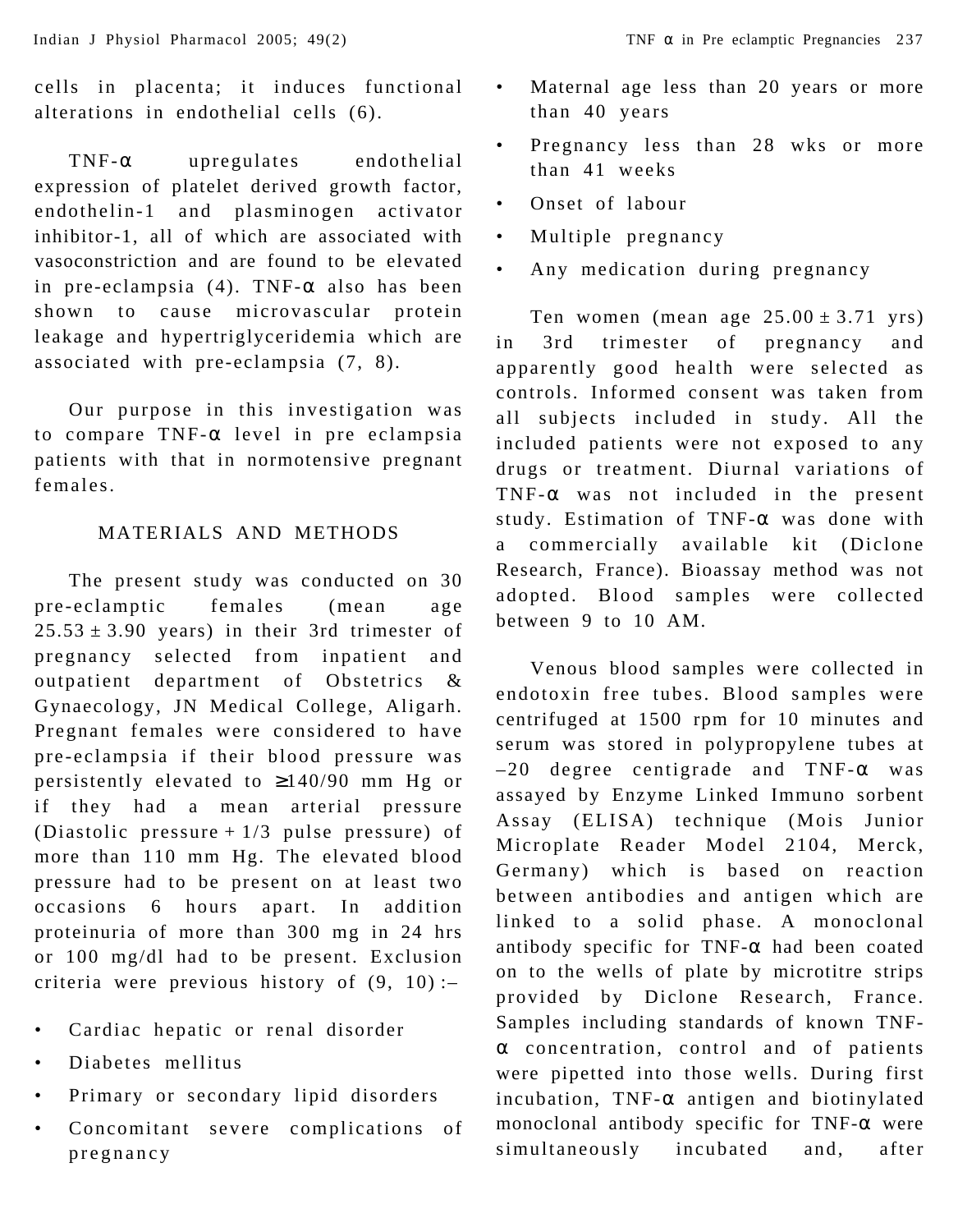washing, enzyme (streptavidinperoxydase) was added. After incubation all unbound enzyme was removed by washing, then a substrate solution was added to induce a coloured reaction product. The intensity of coloured product was directly proportional to concentration of TNF- $\alpha$  in samples.

#### **Statistical analysis**

All TNF-α values are expressed as  $mean \pm SD$  and statistical analysis was done using the Student 't' test. Results were considered significant if 'P' value was  $\langle 0.05$ . Correlation between TNF-α and mean arterial blood pressure was determined by co-efficient of correlation (r).

### RESULTS

In normal pregnancy, the concentration of TNF- $\alpha$  was  $9.3 \pm 0.56$  pg/ml, while in preeclampsia the level was  $67.66 \pm 61.83$  pg/ml (P<0.001), (Table I, Fig. 1).

Both the normal and preeclampsia subjects were divided in two groups according to age, parity and mean arterial pressure. In preeclampsia 43.33% (n=13) patients were below 25 years of age and 56.33% (n=17) were above 25 years of age, while in control group there were five subjects in each group. There was no significant change in TNF-α levels in patients and control according to age. TNFα level in normal pregnant females below 25 years was  $9.6 \pm 7.12$  pg/ml and above 25 years of age was  $9.0 \pm 3.3$  pg/ml. TNF- $\alpha$ levels in pre-eclamptic subjects below 25 years was  $66.53 \pm 49.4$  pg/ml and in those above 25 years of age the mean level was  $68.52 \pm 71.38$  pg/ml (Table I).

In preeclampsia 50% patients were primiparous and 50% were multiparous. Control group was having 5 primiparus and five multiparous. Serum TNF-α in normal primiparous was  $9.6 \pm 7.12$  pg/ml and in multiparous was  $9.0 \pm 12.44$  pg/ml. TNF- $\alpha$  in pre-eclamptic primiparous was  $59.33 \pm 59.48$  pg/ml and in multiparous was  $76.0 \pm 65.06$  pg/ml. The change was not significant according to parity (Table I).

The pre-eclamptics were divided into 2 groups according to mean arterial pressure. Group 1 (n=18) with mean arterial pressure between 110–115 mm Hg and group II with MAP more than 115 mm Hg (n=12). The serum TNF- $\alpha$  did not change significantly

TABLE I: TNF-alpha  $(pg/ml)$  in normal and pre-eclamptic pregnancies divided on the basis of age, parity and mean arterial pressure (MAP).

|                     | Normal pregnancy |                                 | Pre-eclampsia   |                    |
|---------------------|------------------|---------------------------------|-----------------|--------------------|
|                     | No. of subjects  | p g / m l                       | No. of subjects | p g/ml             |
| All subjects        | 10               | $9.3 \pm 0.56$                  | 30              | $67.66 \pm 61.83*$ |
| $< 25$ yrs age      |                  | $9.6 \pm 7.12$                  | 13              | $66.53 \pm 49.4*$  |
| $\geq 25$ yrs       |                  | $9.0 \pm 3.3$                   | 17              | $68.52 \pm 71.38*$ |
| Primipara           |                  | $9.6 \pm 7.12$                  | 15              | $59.33 \pm 59.48*$ |
| Multipara           |                  | $9.0 \pm 12.44$                 | 1.5             | $76.0 \pm 65.06$   |
| MAP 110-115 mm Hg   |                  | $\overline{\phantom{0}}$        | 18              | $69.72 \pm 58.1$   |
| $MAP \ge 115$ mm Hg |                  | $\hspace{0.1mm}-\hspace{0.1mm}$ | 12              | $64.5 \pm 69.5$    |

\*Significantly increase from control values.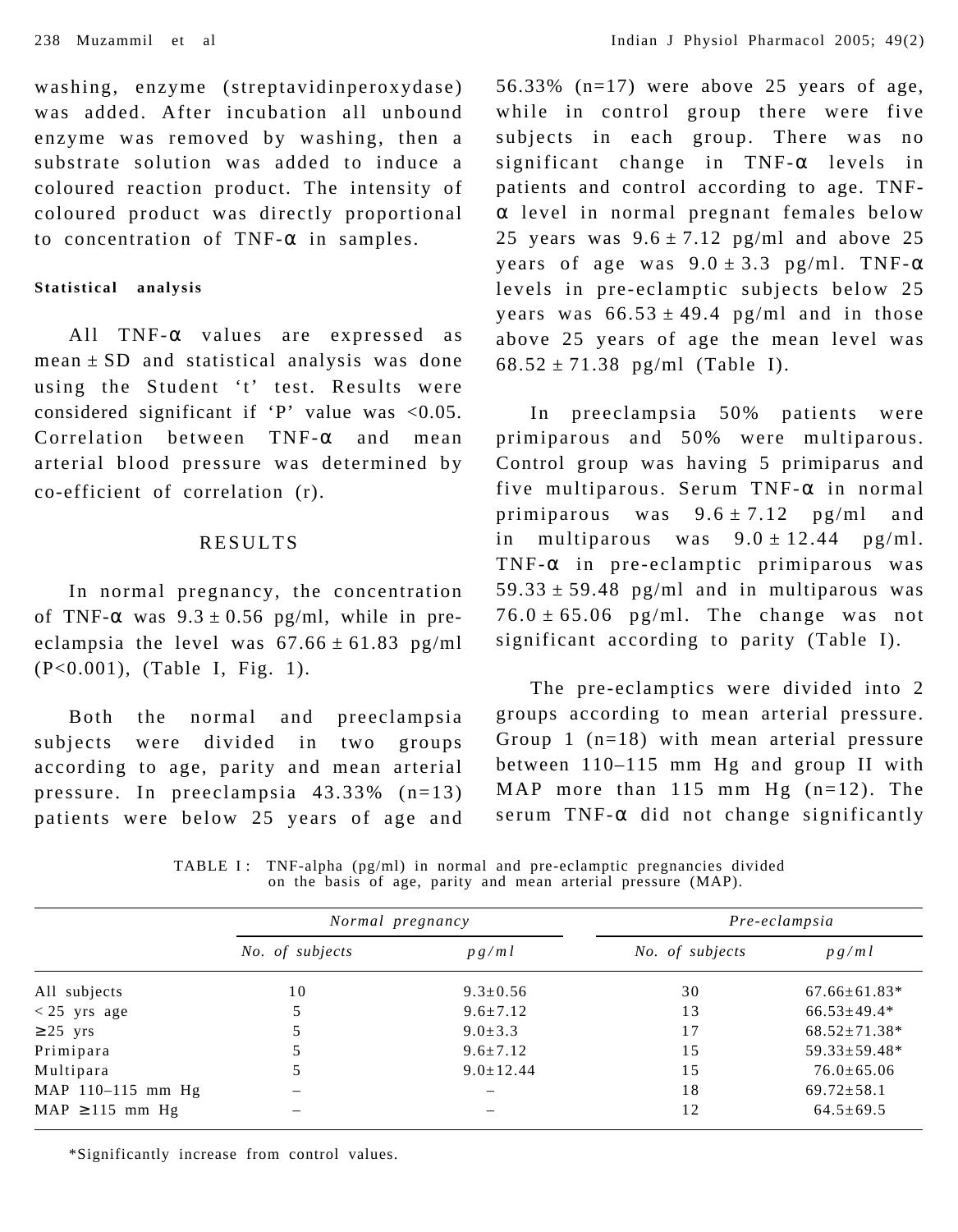

Normal (n=10) Pre-eclampsia (n=30)

Fig. 1 : Serum TNF-alpha levels in normal and Preeclamptic pregnancies.

with increase in mean arterial pressure (Table I). When coefficient of correlation (r) was determined the TNF-α showed no significant correlation with mean arterial pressure  $(P>0.05)$ .

### DISCUSSION

Immunologic stimuli occurring as a part of adaptation of immune system to pregnancy may account for detection of TNF-α in plasma and amniotic fluid of some normotensive pregnant females. Maternal plasma TNF-α may originate from local release into systemic circulation or from systemic production by peripheral macrophages and lymphocytes in response to pregnancy. On the contrary increased concentration of TNF-α in pre-eclampsia involves activation of immunologic system against foetal allograft (11). An altered immune response to foetal allograft might also play a role in impaired trophoblastic invasion into maternal spiral arterioles in pre-eclampsia by 16–20 weeks of gestation (12). The elevation of TNF- $\alpha$  in maternal blood and amniotic fluid in severe preeclampsia may be either an effect or a cause. TNF-α may be related to pathogenesis of pre-eclampsia and to exaggeration of normal immune response in pre-eclampsia.

In the present study concentration of TNF-α was higher in pre-eclamptic patients compared to normal pregnancy. TNF-α is detected more frequently and at higher concentrations in pre-eclampsia than in normal pregnancy. Because the half life of TNF- $\alpha$  is only a few minutes in circulation, a single blood sample might fail to detect a periodic elevation or decline in TNF-α levels. In our present study only a single sample could be drawn due to budgetary constrants. Further, an unknown portion of TNF- $\alpha$  bound to its soluble receptor might not be detected by bio reactive or immuno reactive assays.

Elevated serum  $TNF-\alpha$  levels in preeclamptic female could explain increase blood pressure as  $TNF-\alpha$  has an inhibiting effect on nitric oxide and stimulatory action on endothelin-1 and prostaglandins (13, 14). Yang et al showed that  $TNF-\alpha$  can induce endothelial dysfunction and injury to ultra structure of placenta and umbilical vascular endothelium. This injury may play a role in the pathogenesis of pregnancy induced hypertension (14).

The important findings in literature of TNF-α role in preeclampsia can be